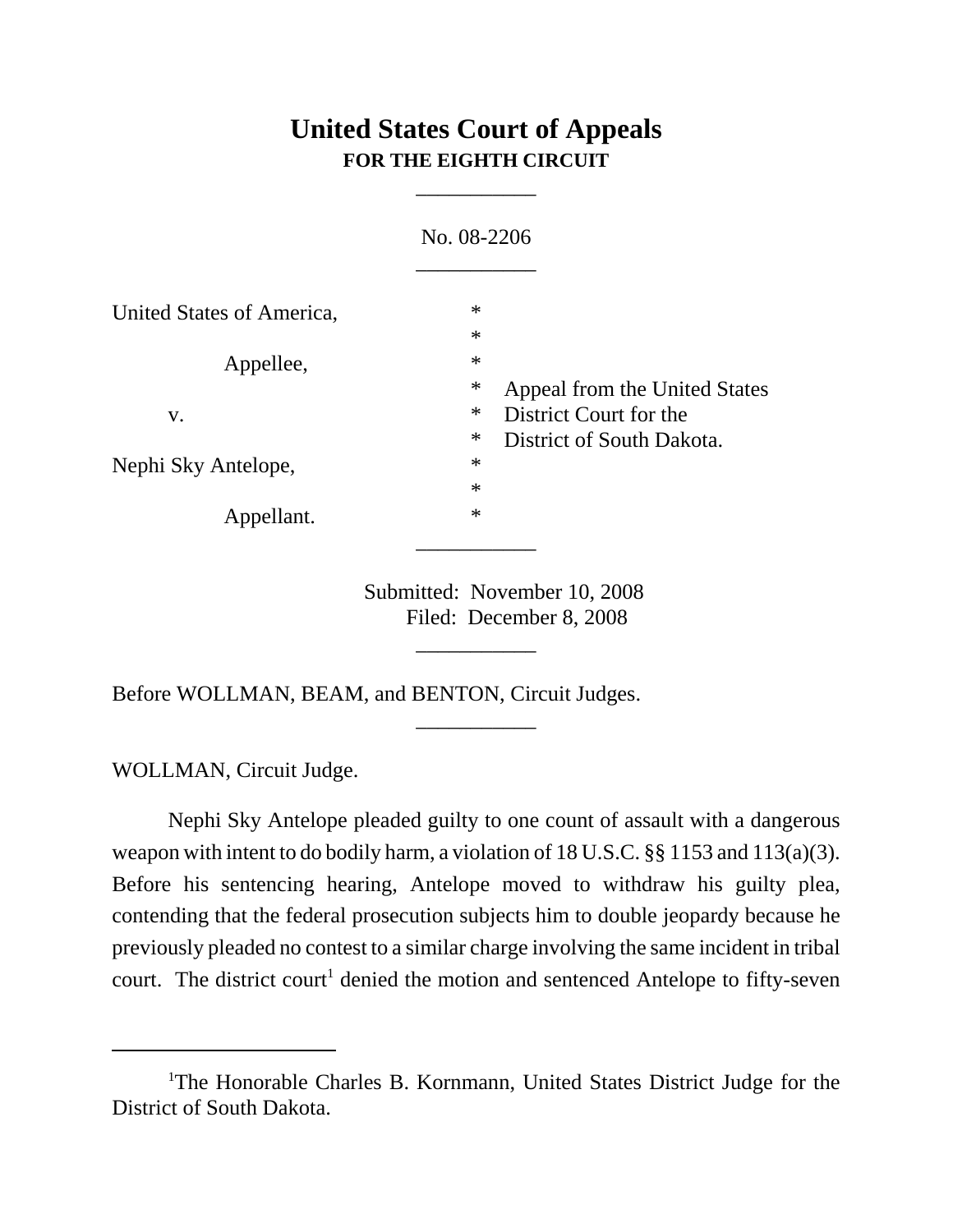months' imprisonment. Antelope appeals from the denial of the motion. We dismiss the appeal.

I.

Antelope is a member of the Cheyenne River Sioux Tribe. On August 17, 2007, Antelope assaulted Winfield Little Dog (a.k.a. Winfield Kills Crow) with a dangerous weapon while on the Standing Rock Indian Reservation in South Dakota. He pleaded no contest to complicity to aggravated assault in Standing Rock Sioux Tribal Court. Pursuant to a plea agreement, Antelope was sentenced to ninety days' imprisonment, seventy-one of which were suspended, and was ordered to leave the Standing Rock Indian Reservation for one year.

Antelope was indicted in federal district court for the same incident and pleaded guilty to one count of assault with a dangerous weapon. He entered into a written plea agreement, wherein he waived his defenses and right to appeal. On February 19, 2008, Antelope entered his guilty plea before the district court. At the hearing, defense counsel confirmed that he had explained Antelope's statutory and constitutional rights to him and that he was satisfied that Antelope understood them. Antelope confirmed that he had reviewed the written plea agreement with his counsel and that he read it carefully himself before signing it. Antelope also confirmed that he understood that he had given up his right to appeal, with the exception of appealing from a sentence imposed above the guidelines range. The court advised Antelope that with the above-noted exception:

[Y]ou have given up all rights to appeal and so if you don't like what I do in your case as to the facts or the law or in general what your sentence is, you have no place to go. You cannot go to the Court of Appeals in St. Louis, Missouri, and you cannot go to the United States Supreme Court and so you would be stuck with what I do in your case, right or wrong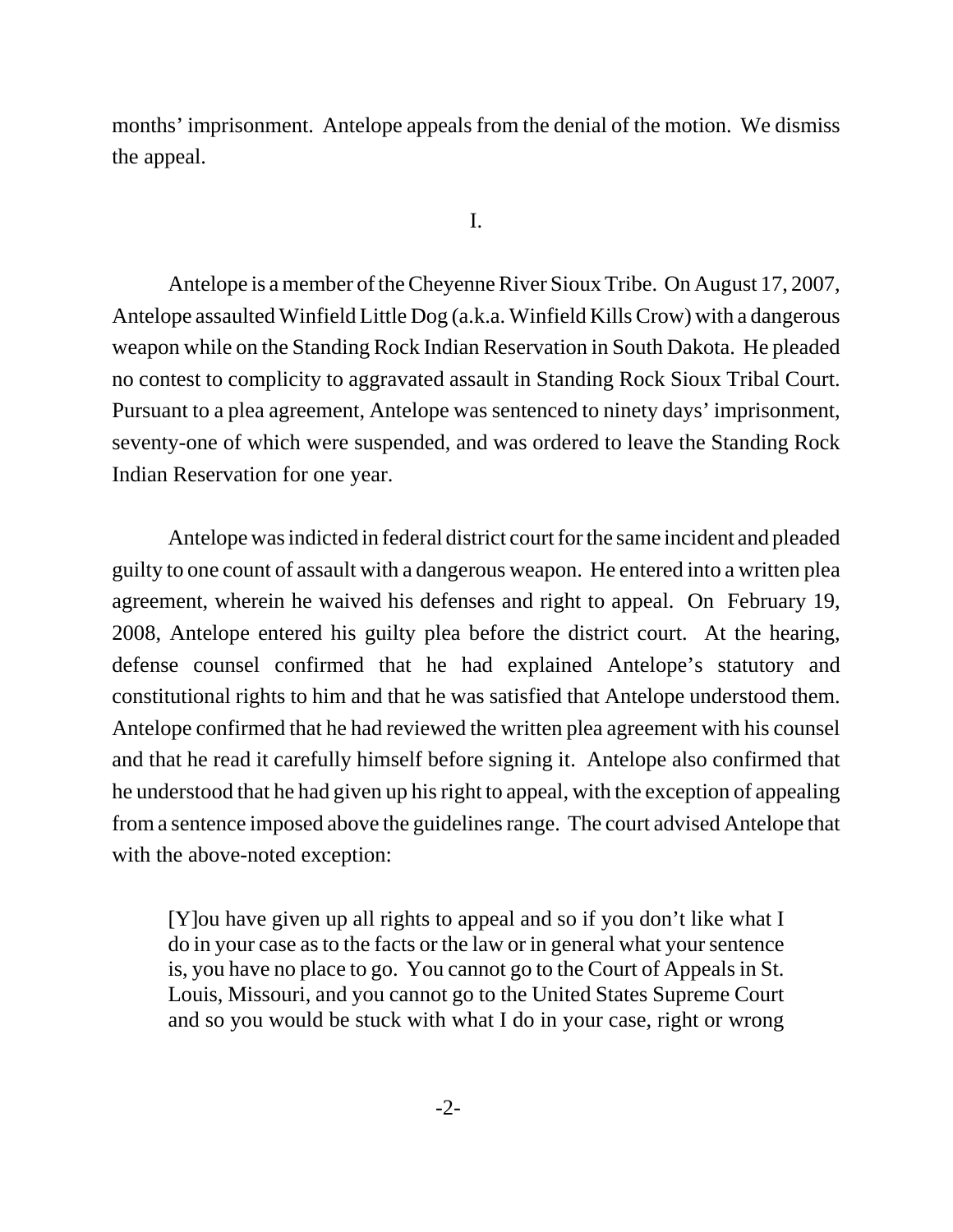. . . so you are giving up very valuable rights. Do you understand all that, sir?

Antelope responded, "Yes, sir." Antelope stated that he was entering his plea voluntarily and then pleaded guilty to the federal offense.

Thereafter, Antelope moved to withdraw his guilty plea. He argued that because he had pleaded no contest to a similar charge related to the same incident in tribal court, the Fifth Amendment's double jeopardy clause barred the federal prosecution and thus deprived the district court of jurisdiction. The district court disagreed and denied Antelope's motion, concluding that Antelope had not presented an adequate reason for requesting withdrawal of the plea.

## II.

We review a waiver of appellate rights to "confirm that the appeal falls within the scope of the waiver and that both the waiver and the plea agreement were entered into knowingly and voluntarily." United States v. Andis, 333 F.3d 886, 889-90 (8th Cir. 2003) (en banc). If these conditions are met, we will enforce the waiver unless doing so would result in a miscarriage of justice. Id. at 890. Antelope does not challenge the validity or scope of the waiver, contending only that the prosecution of the federal offense violates the Fifth Amendment's double jeopardy clause because of his earlier plea in tribal court.

The Supreme Court's opinion in United States v. Lara, 541 U.S. 193 (2004), forecloses Antelope's argument. In Lara, a member of the Turtle Mountain Band of Chippewa Indians pleaded guilty to the crime of violence to a policeman in Spirit Lake Tribal Court. Id. at 196. After his tribal court conviction, the federal government charged the defendant with a federal offense based on the same incident. Id. at 197. The Supreme Court held that the double jeopardy clause did not prohibit